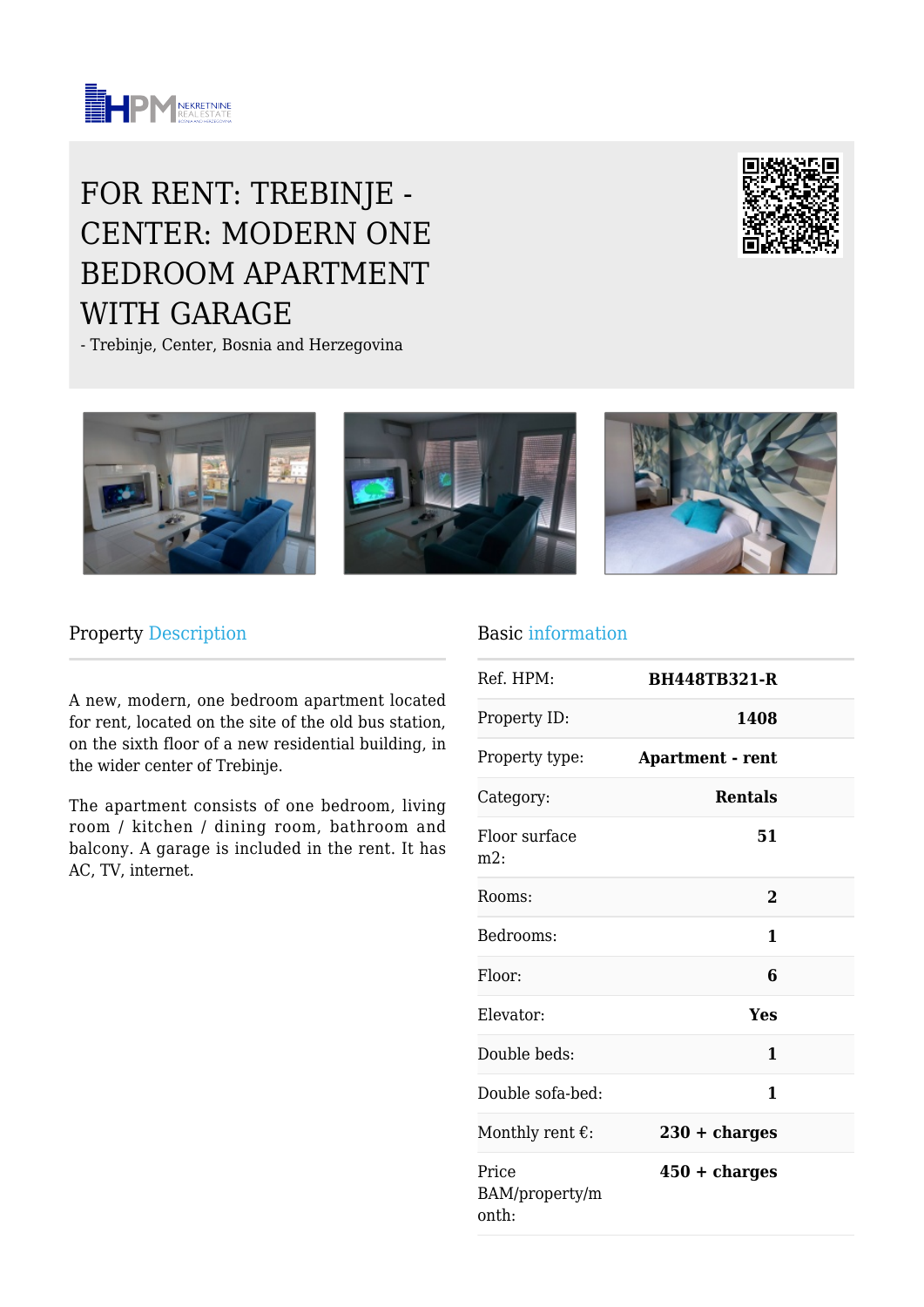### Characteristics Furniture  $\sqrt{\phantom{a}}$  Balcony  $\sqrt{ }$ Elevator  $\sqrt{ }$  Security door AC  $\sqrt{ }$ Heating: **Inventer AC**  $\sqrt{\phantom{a}}$  Loggia  $\sqrt{\phantom{a}}$  Covered parking place

# Equippment

| Stove  |    | Cooking plate     |
|--------|----|-------------------|
| Fridge |    | Freezer           |
| Oven   | ٦J | Kitchen utilities |
| TV     |    | Wi-Fi             |
| Hoover |    |                   |

#### Location

| Country:              | <b>BH</b>       |
|-----------------------|-----------------|
| City:                 | <b>Trebinje</b> |
|                       | <b>Center</b>   |
| Area/City<br>quarter: | <b>Center</b>   |

# Agent Info

![](_page_1_Picture_8.jpeg)

![](_page_1_Picture_9.jpeg)

Vesna Granzov

- · [View website](https://www.hpm.ba)
- $\cdot$  Tel: $+38759273710$
- Mobile: [+387 65146659](https://www.hpm.ba/tel:+387 65146659)
- Fax:+387 59 273711
- ·Email: hpm@hpm.ba
- Gender: Female

**6**